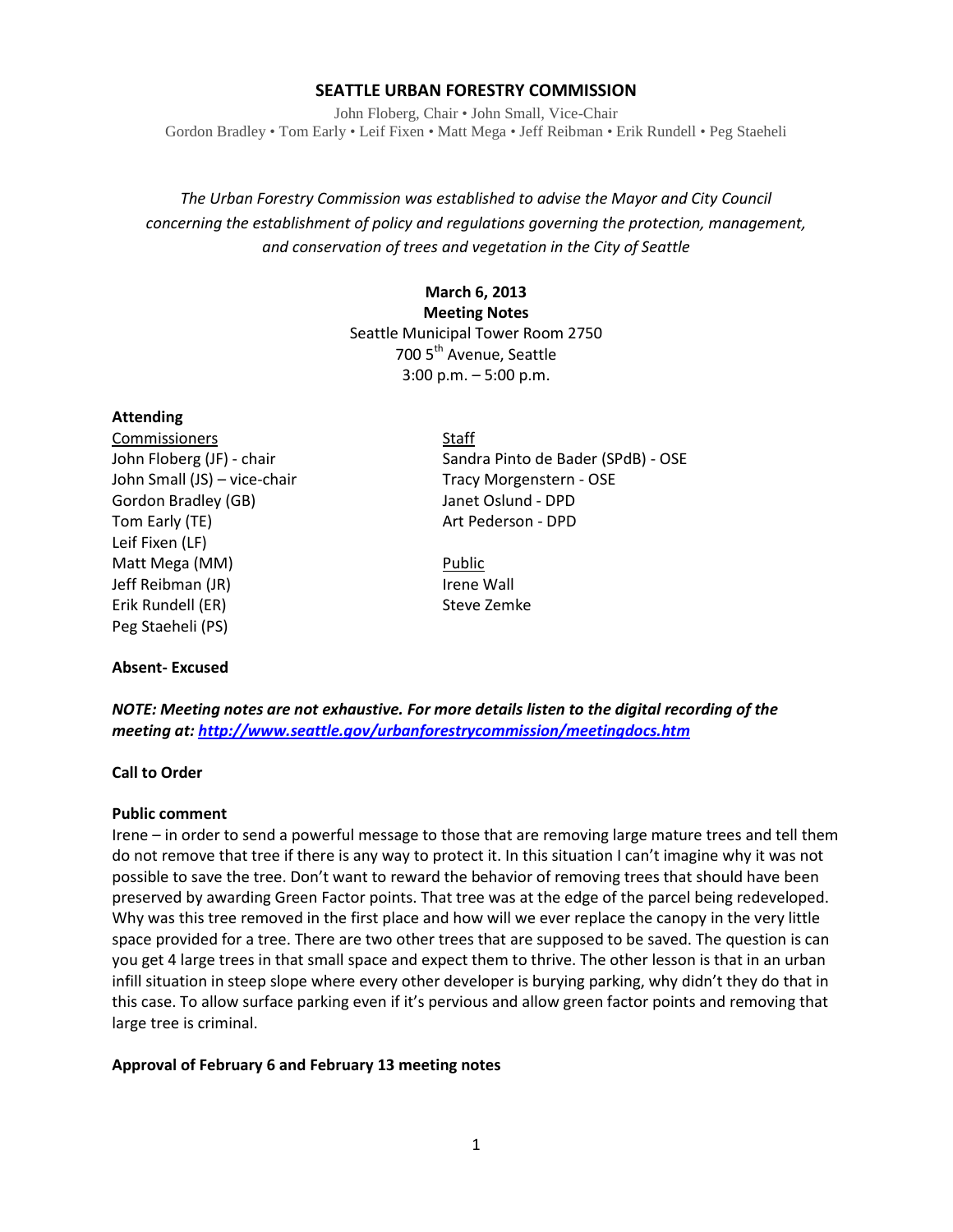**ACTION**: **A motion was made to approve the February 6 meeting notes as written. The motion was seconded and carried.** 

**ACTION**: **A motion was made to approve the February 13 meeting notes as written. The motion was seconded and carried.** 

**Climate Action Plan presentation – Tracy Morgenstern (OSE)**

Tracy talked about the Climate Action Plan process.

Seattle has the goal of being carbon neutral by 2050. For 2020 and 2030 they have intermediate targets related to transportation, building energy, and waste. The City is also working on preparing for climate impacts.

The CAP process started with community outreach. Technical advisory groups met to talk about the different sectors. The Mayor created the Green Ribbon Commission and they issued recommendations. Currently they are receiving public comment. The expectation is to adopt the Climate Action Plan in the Spring of 2013.

They used the public outreach and engagement liaisons to have community conversations using visual showing community outcomes of the proposed strategies. They had 14 meetings in nine communities, in native languages. 305 residents participated. They also ran stories in ethnic media.

The Green Ribbon Commission was formed by 26 community leaders. They had 14 meetings over six months. Their recommendations were informed by input from the technical advisory groups. They established bold, long-term strategies, quick start actions, and guiding principles.

OSE will be working on a comprehensive assessment and planning process for climate adaptation. They'll look at natural systems, utility impacts, land use and the built environment and community preparedness.

Trees in the climate context:

Trees and other vegetation are at risk from emerging disease and insect pests and may be weakened by changes in growing conditions; trees support wildlife and enhance the livability of developed urban areas; and help keep our city cooler by mitigating the heat island effect and reducing stormwater runoff.

Urban forest actions identified thus far are:

- Thermal imaging to identify areas impacted by heat events
- Restore all 2,500 acres of forested parkland by 2025 through the Green Seattle Partnership
- Urban creeks projects
- Green stormwater infrastructure

Next steps:

- Currently considering Technical Advisory Group, Green Ribbon Commission, and community input to develop the Climate Action Plan.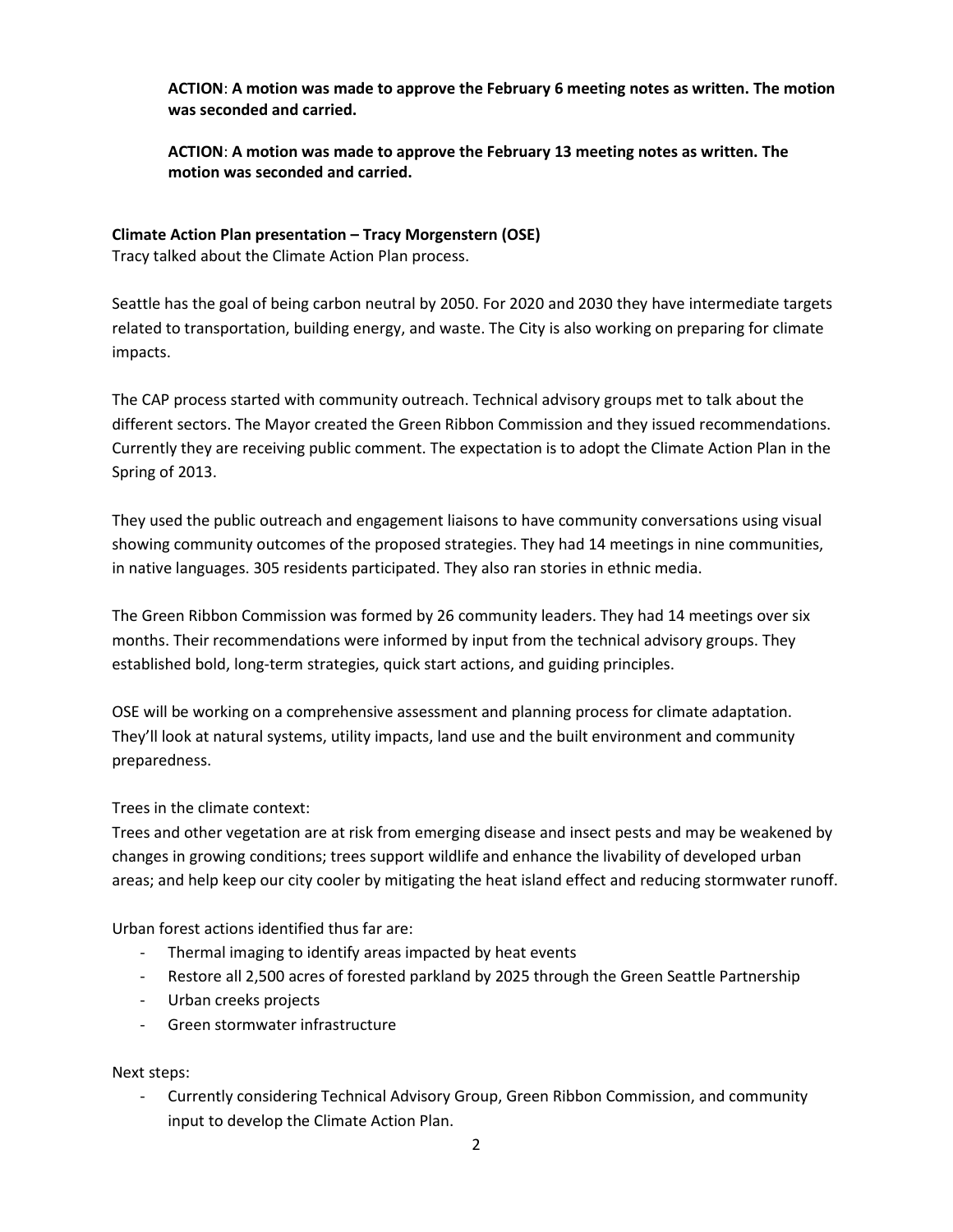Plan to be released on Earth Day (April 22)

Tracy would like to get feedback from the Commission.

PS – there are some neighborhoods that don't have trees Tracy – The proposed action is to do a heat map. The actions in the CAP are higher level, to optimize we would need more input.

JR – I'm behind tools to prioritize investments. Add layers beyond thermo mapping. Is there anything about creating intensive ecosystem services pockets by parcels of land. For example, to dedicate a parcel of land to neighborhood composting, or stormwater mitigation by neighborhood. How to boost ecosystem functions of a neighborhood to reduce carbon footprint.

PS – recognize our city is diverse. Maybe prioritize one aspect of a neighborhood. Is there outreach?

TE – in the land use section are you discussing ways of dealing with raising sea levels?

Tracy – no. we are doing it a regional level. We have inundation mapping and will develop adaptation mapping in the next two years. Develop worst case scenarios. Impacts table will go in the final plan.

JF – does the plan come with money?

Tracy – the plan looks at founding sources and opportunities

JF – do better studies to figure out the benefits trees bring to stormwater infrastructure.

Tracy – we don't talk about offsets. The plan is focusing on reducing emissions.

PS – heat island – how do we measure or put action items? Large trees are difficult to get in the ROW and only these trees will have an impact on the heat island effect. But they need to get planted now to have an effect by 2030-2050.

Tracy – She would need comments by Monday. The majority of tree-related issues is in the adaptation section.

JS – air conditioning units are significant sources of emissions and as days over 80 degrees increase, people are going to be buying A/C more.

Tracy – SCL is looking at that and they are not too concerned

JS – composting and bio-fuels are two items that you can come up with different results, depending on how deep into the data you go.

Tracy – don't look at urban trees as carbon sinks due to their short life span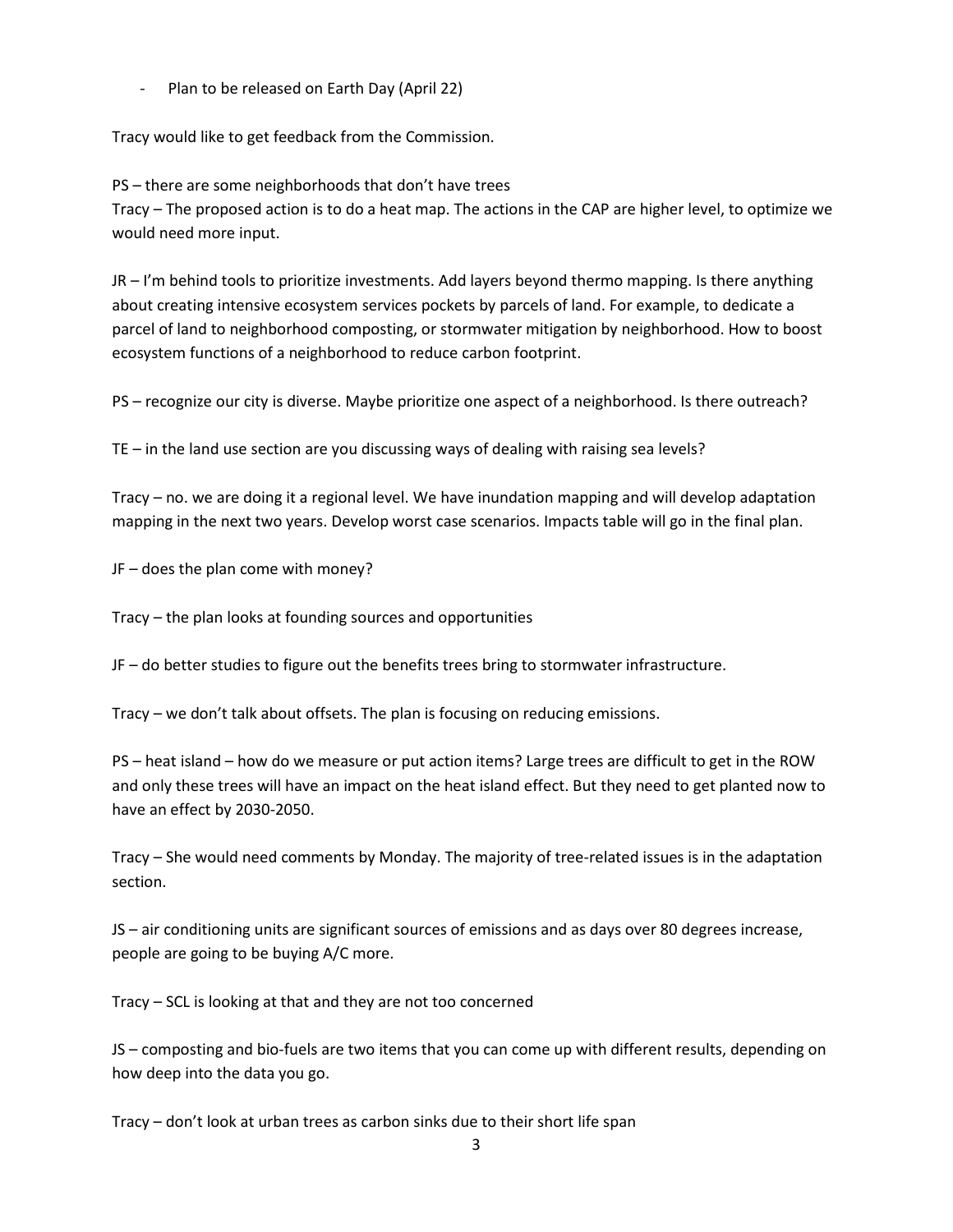JF – UFSP would be great to have Council approve it. Is that happening to this plan?

Tracy – yes. Council is driving the CAP and will approve it.

Gordon – under natural systems slide – there is a recommendation for forest protection. Looking at saving trees as existing infrastructure (just like buildings) protect tress besides inside of GSP and forested parklands.

PS – keep the message to protect trees very strong

Tracy – the CAP is a very high level plan that will be implemented through other plans such as the Pedestrian Master Plan, the Bicycle Master Plan, the Urban Forest Stewardship Plan, the Freight Plan, etc.

PS – make sure all efforts are integrated.

Tracy – 2015 action includes integrating transportation, land use planning, and looking at other ways to have better integration.

JS – GSI – focus on redevelopment areas? Or retrofitting existing infrastructure?

Tracy – they will work on developing a policy and an implementation strategy.

## **Phinney Avenue project – Janet Oslund and Art Pederson**

Janet talked about the different steps in which DPD identifies trees and make sure landscape is installed and maintained as planned. There is a checklist that they fill out. The inspector looks at the site plan and makes sure trees are correctly marked in the plan. The project is reviewed to make sure it complies with Land Use code and tree protection ordinance. For any decisions around trees DPD relies on the project arborist (smaller projects do not necessarily have a landscape architect, but they all have a tree professional). There is a site visit before the foundation is poured.

PS – how is a multi-stem species accounted for? We might need to clean up the tree list based on size of multi-stems

TE - were there any correction notices coming out of this?

Janet – yes, a correction was written.

Irene – the correction was only written after the tree was cut down.

Janet – they said they were keeping the tree so we assumed they were doing so.

JS – if you are relying on the applicant to provide accurate information you should require the dripline to be shown.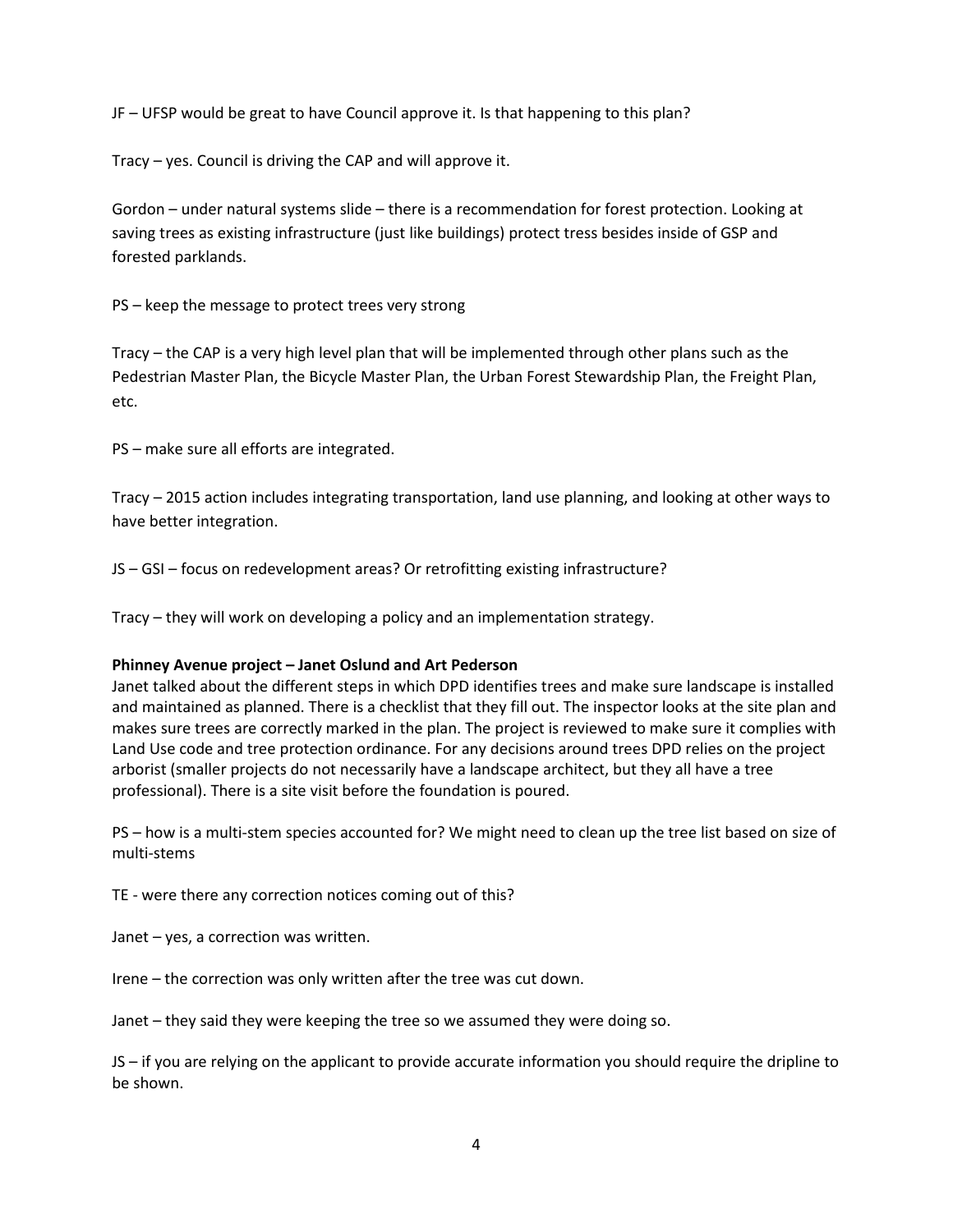TE – if the applicant makes a mistake and cuts a tree that should have remained there should be serious repercussions for the project.

PS – we have to make this a more credible process.

TE – isn't there also conflict of interest?

JR – things are done the same way for everything. The City relies on professionals' opinion.

JS – and professional standards, which is where we have a gap here

PS – I think realistically, the tree was dead on arrival due to the way they excavated that retaining wall

JR – if a tree is going to be retained, then you get a comment saying 'show defenses and show the dripline'

PS – that happens for bigger projects

Janet – reviewers are looking at erosion plan

JR – did they follow it?

MM – does DPD have arborists on staff?

Janet – we consult with City arborists and we now hired back Al, who is very knowledgeable about trees. When a project is being built, the inspector is trying to keep the project moving.

PS – we need to figure out how to support reviewers to get more information on the trees on a project

Janet – there is the streamlined design review process that allows changing the code to save trees. There is extra cost and the perception that it will take a long time. Requires a Master Use Permit.

PS – I thought it was an easier process because we are saving the tree… but a couple of months for a small development like this would be a huge impact.

Janet – this tree was over 2 feet but was not exceptional. Project had enough large trees being preserved so they didn't need to keep that one tree.

JS – other issues I have with the site plan – I've been required to show an existing condition plan. Without comparing existing to proposed condition there's no way to assess impacts on trees. There might be a bigger tree off-site that is being affected by the project.

Janet – the problem is that if they put too much information on the plans it becomes very hard to read.

JR – many times they end up eyeballing the size of trees on other properties because they don't have access to the property to measure.

PS – I see the lack of skills in DPD as an issue. When we changed the law to protect large trees we turned trees of a certain size into a different category worth protecting and I don't think we've realized how to apply this. We can't have a law like this and not follow through.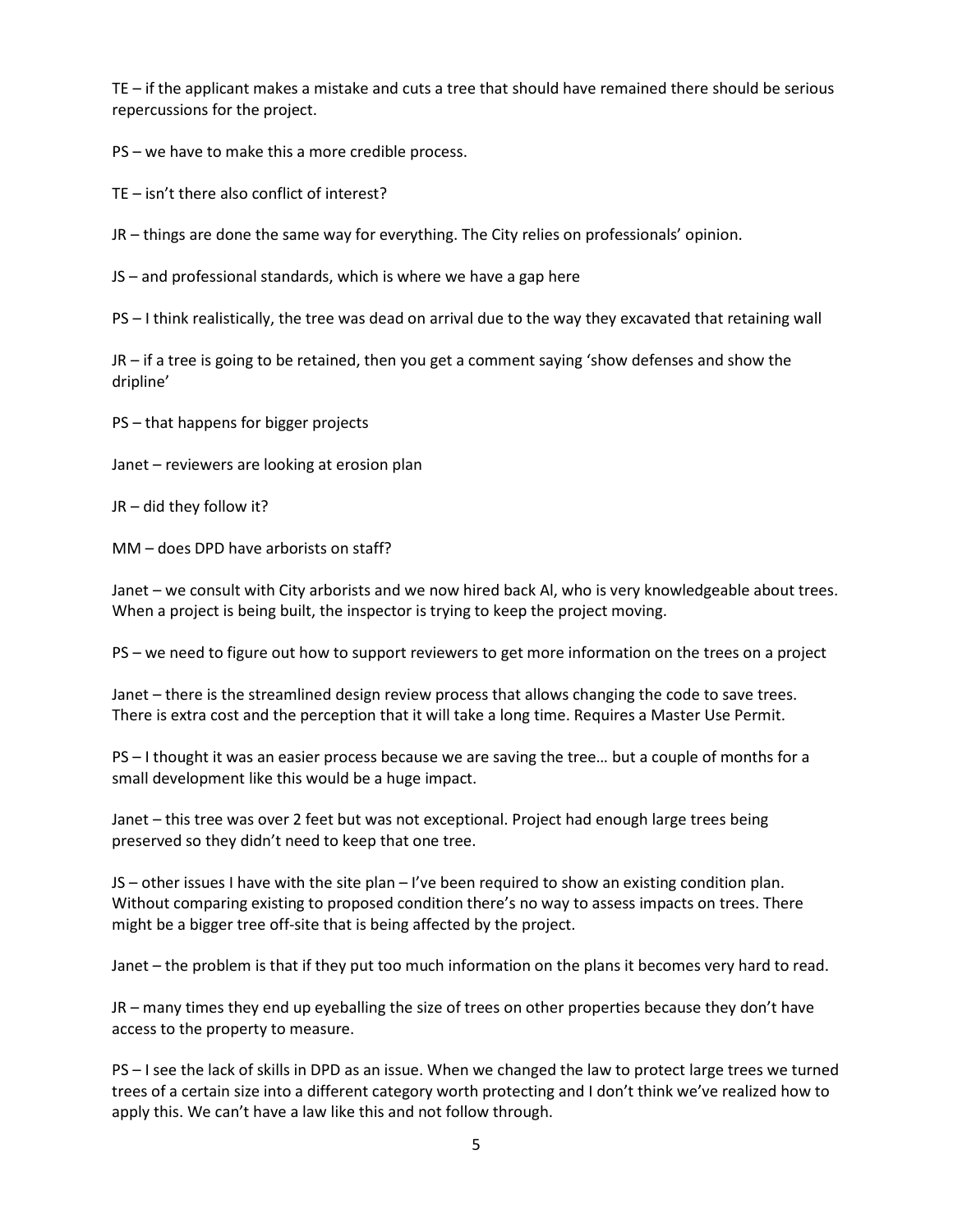Janet - we are also seeing that developers are not buying sites if they have any trees in them.

MM – how often does DPD reviewers get on the same page (like an audit) about projects.

Janet – we do have staff meetings where we talk about projects, but it doesn't happen when a project is being built. We want to keep it moving forward.

PS – I think that tree could have been saved. We need to get the point across that we are protecting large trees and the image in the placard appears to be that of an ornamental tree.

JS – do inspectors verify tree diameters?

Janet – no, they don't. We rely on survey information and information provided by the tree professional.

PS – the tree should be measured in pre-inspection. That is the stage where the City can give important feedback to the project team.

JR – even if the size of the tree is eyeballed, they can ask for positive ID for that tree.

MM – Green Factor should have helped save these types of trees

JR – This is about quantitative amount of landscape

Janet – something needs to change in the consciousness of the reviewers

Art – I created a draft placard taking the idea from SDOT. The idea here is to have the placard be a requirement. Asking for protective fencing, and if that is not possible then mulch and plywood to protect the drip line.

### **New business and announcements**

JF – Leif wanted to know what do we done for comment on the DPD issue brought to us.

PS – the starting point is DPD's code. Smaller projects are the issue.

MM – we need to come up with a protocol on what inspectors should do.

PS – Green Factor is not a tree protection system.

JR – we might want to do test cases under tree point system for L1 and L2 sites.

### **Adjourn**

### **Public comment:**

**From:** Michael Oxman [mailto:michaeloxman@comcast.net] **Sent:** Wednesday, March 06, 2013 4:31 PM **To:** Pinto\_de\_Bader, Sandra; Bagshaw, Sally **Cc:** SeattlePOSA@yahoogroups.com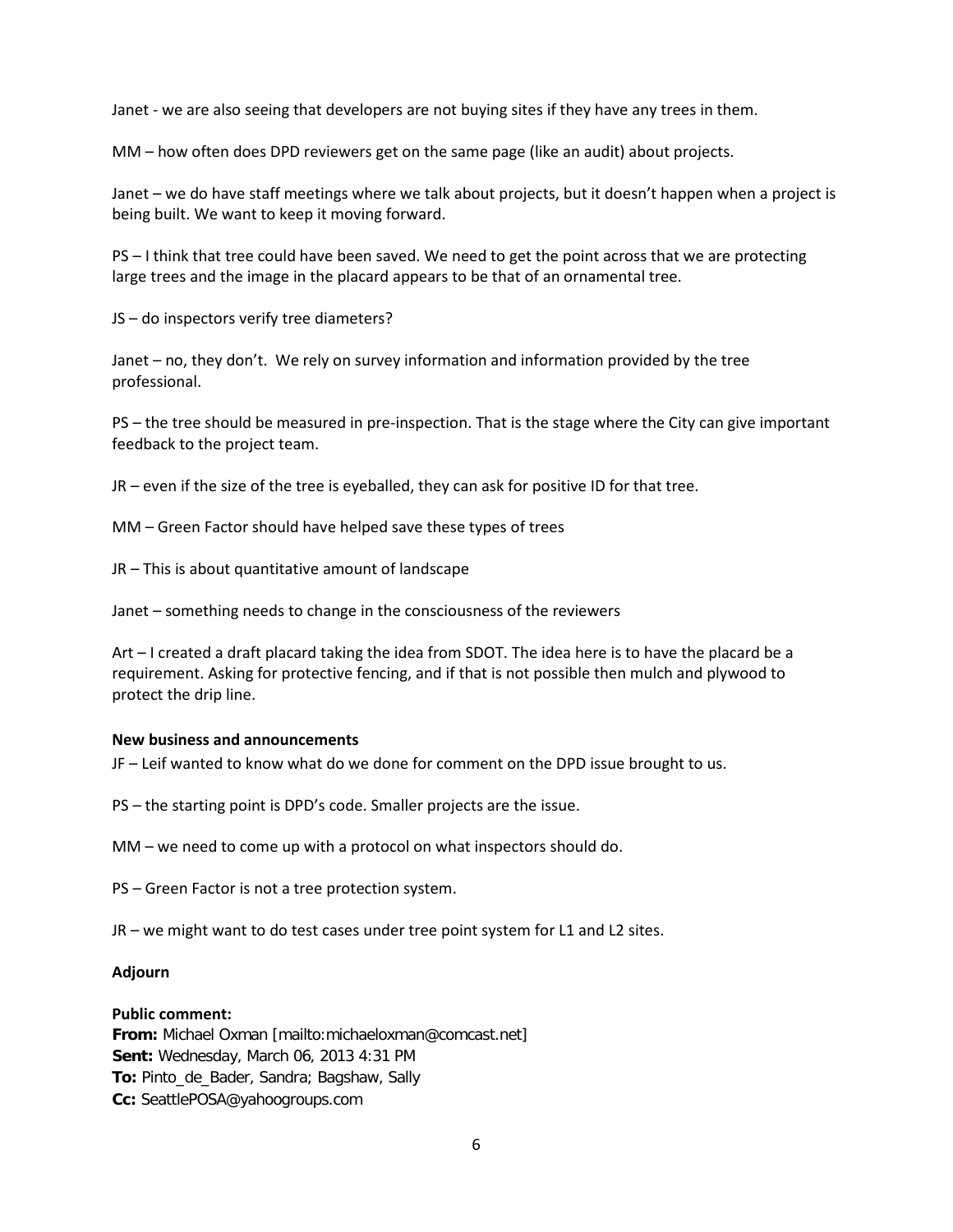**Subject:** Public Comment to Seattle City Council Parks & Neighborhoods Committee and Urban Forestry Commission

Howdy,

Thanks to you and the urban foresters & arborists who maintain Seattle's trees.

I've reviewed the presentation on Parks Service Plan Levels [http://clerk.seattle.gov/~public/meetingrecords/2013/parks20130307\\_2a.pdf](http://clerk.seattle.gov/~public/meetingrecords/2013/parks20130307_2a.pdf) for the March 7th meeting.

Agenda: [http://clerk.seattle.gov/~scripts/nph-](http://clerk.seattle.gov/~scripts/nph-brs.exe?s1=&S3=Parks.COMM.+and+Neighborhoods.COMM.+and+%40DATE%3E%3D20100000&s2=&s4=&Sect4=AND&l=30&Sect6=HITOFF&Sect5=AGEN1&Sect3=PLURON&d=AGEN&p=1&u=%2F%7Epublic%2Fagen1.htm&r=1&f=G)

[brs.exe?s1=&S3=Parks.COMM.+and+Neighborhoods.COMM.+and+%40DATE%3E%3D20100000&s2=&](http://clerk.seattle.gov/~scripts/nph-brs.exe?s1=&S3=Parks.COMM.+and+Neighborhoods.COMM.+and+%40DATE%3E%3D20100000&s2=&s4=&Sect4=AND&l=30&Sect6=HITOFF&Sect5=AGEN1&Sect3=PLURON&d=AGEN&p=1&u=%2F%7Epublic%2Fagen1.htm&r=1&f=G) [s4=&Sect4=AND&l=30&Sect6=HITOFF&Sect5=AGEN1&Sect3=PLURON&d=AGEN&p=1&u=%2F%7Ep](http://clerk.seattle.gov/~scripts/nph-brs.exe?s1=&S3=Parks.COMM.+and+Neighborhoods.COMM.+and+%40DATE%3E%3D20100000&s2=&s4=&Sect4=AND&l=30&Sect6=HITOFF&Sect5=AGEN1&Sect3=PLURON&d=AGEN&p=1&u=%2F%7Epublic%2Fagen1.htm&r=1&f=G) [ublic%2Fagen1.htm&r=1&f=G](http://clerk.seattle.gov/~scripts/nph-brs.exe?s1=&S3=Parks.COMM.+and+Neighborhoods.COMM.+and+%40DATE%3E%3D20100000&s2=&s4=&Sect4=AND&l=30&Sect6=HITOFF&Sect5=AGEN1&Sect3=PLURON&d=AGEN&p=1&u=%2F%7Epublic%2Fagen1.htm&r=1&f=G)

I have a few suggestions to save money by aligning the Parks tree planting program with SDOT's tree establishment program.

Please consider consolidating the SDOT tree program with the Parks tree program. It is redundant to have 2 separate departments that do exactly the same thing with less than 10 employees each.

Parks should adopt SDOT's tree planting budget category that includes costs for watering, stake adjustment & removal, pruning, mulching, etc. during a followup period of several years.

This 3-5 year program is known as the tree establishment period. SDOT did this because year to year budgets often allow forgetting all about the fact that trees are very delicate during the first few years of life, and any oversight discards the financial investment made up until that point.

Besides the planting and young tree establishment category, there are 3 other categories to save money on, Tree Pruning, Tree Removal, and program administration.

The City Council has never asked staff how much the optimal service level is for tree maintenance. I feel they are afraid to ask this question because if risk is documented, but ignored, liability from claims is increased. This fear can be obviated with scheduled tree maintenance, which is a pragmatic defense against liability claims. A more real fear is what the voters would think of public officials who supervise over a half a million trees on 3,500 parkland acres, yet only employ 6 field arborists to deal with them.

Unfortunately, Seattle only provides on-demand tree services generated by calls to create work orders for staff to carry out. This is similar to DPD's laughable complaint enforcement system.

Tree inventory also includes documenting the human & equipment resources to deal with them. Because there is no tree inventory, our tree administrators cannot really administer effectively. If we were to ask how many crew hours would be necessary to prune every tree, the result would be a dollar amount. If we then divided this sum by a reasonable number of years (7-10) between prunings we would have a yearly budget.

Currently, no publicly available records are kept on how many trees are planted, pruned or removed in any year. Portland, Oregon publishes a monthly newsletter with combined Parks and Street tree reports.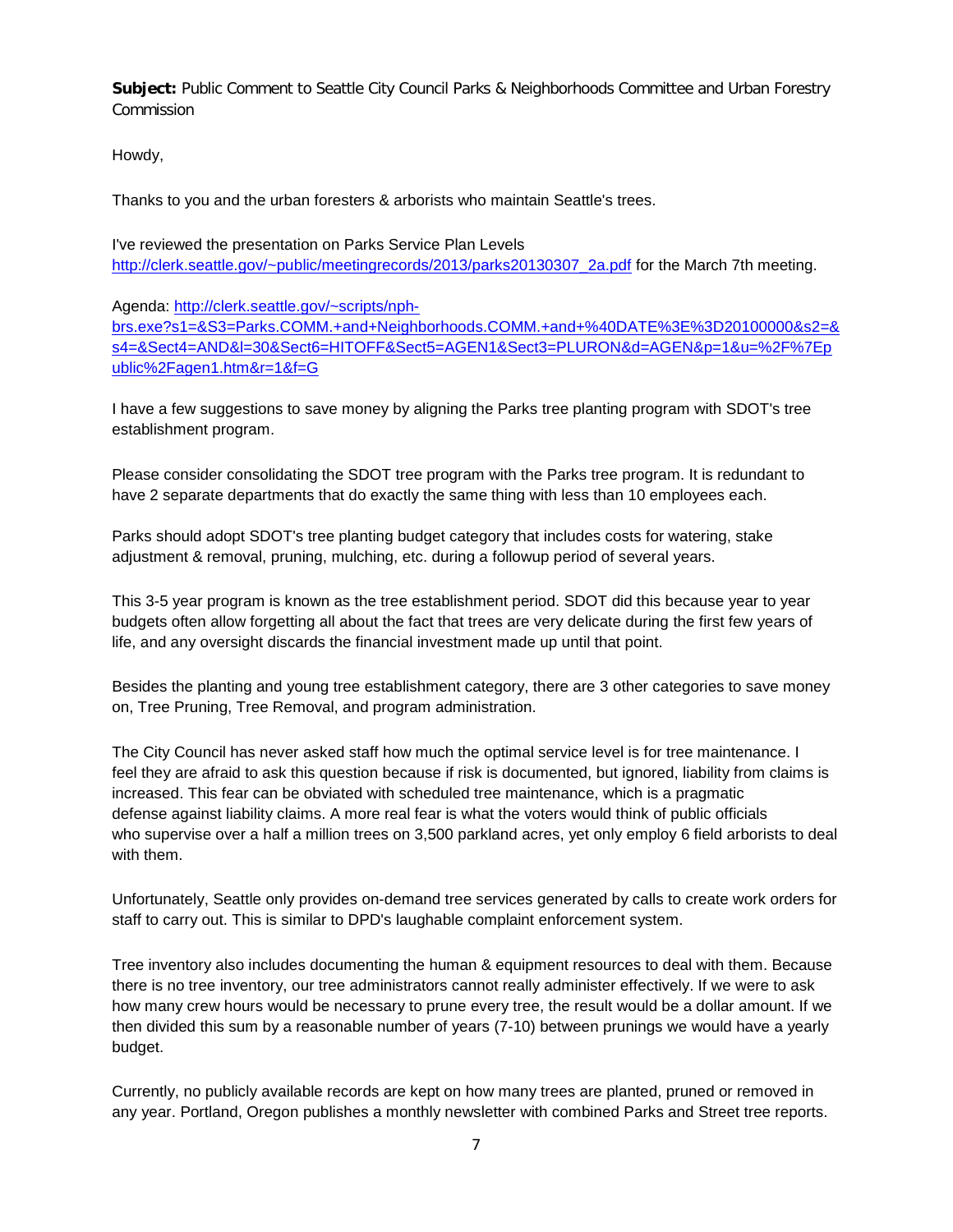Also, no records are kept of the canopy area (dripline width) of trees worked on by staff arborists. This does not track performance metrics of progress toward our 30% citywide canopy goal from the current estimate of 23%. This fault is detailed in the 2009 Seattle City Auditors report, "Tree Management Can Be Improved".

Much of our tree population consists of mature trees, and removal costs are increasing as years pass and the trees get larger. If we consider the emergency nature of tree removal, too big a chunk of our budget is spent on geriatric tree removal. The only way out of this trap is to extend the lifespans of young trees by structural pruning during the first 10 years of life. My information is that this is the last priority. First priority is for deformed trees and trees that have developed space conflicts with adjacent structures that need clearance pruning.

Thanks.

Arboreally yours,

Michael Oxman ISA Certified Arborist #PN-0756A (206) 949-8733 [www.treedr.com](http://www.treedr.com/)

Michael Oxman

**From:** iwall@serv.net [mailto:iwall@serv.net] **Sent:** Wednesday, March 06, 2013 8:59 PM **To:** Pinto\_de\_Bader, Sandra **Subject:** Follow up to today's Urban Forest Commission meeting

Sandra,

Please forward this message to the Commission members. Thanks.

Members of the UFC,

Thank you for devoting so much time today to the "reverse engineering" of the DPD process for (not always) protecting trees. There was a question about the zoning for the project example today. The site is zoned LR3 according to DPD's permit records for project 6318733. I believe you identified several areas where improvements should be made:

1. In the culture at DPD which places a low priority on tree preservation relative to other goals.

2. Close gaps in training for planners so they feel more interested in and empowered to find ways to protect trees.

3. Giving all large trees the benefit of the doubt and verifying their dimensions. Having these measurements with photo documentation (so easy to take picture of a tape measure around a tree trunk) at the intake meeting so tree protection measures can be built into the process from the beginning.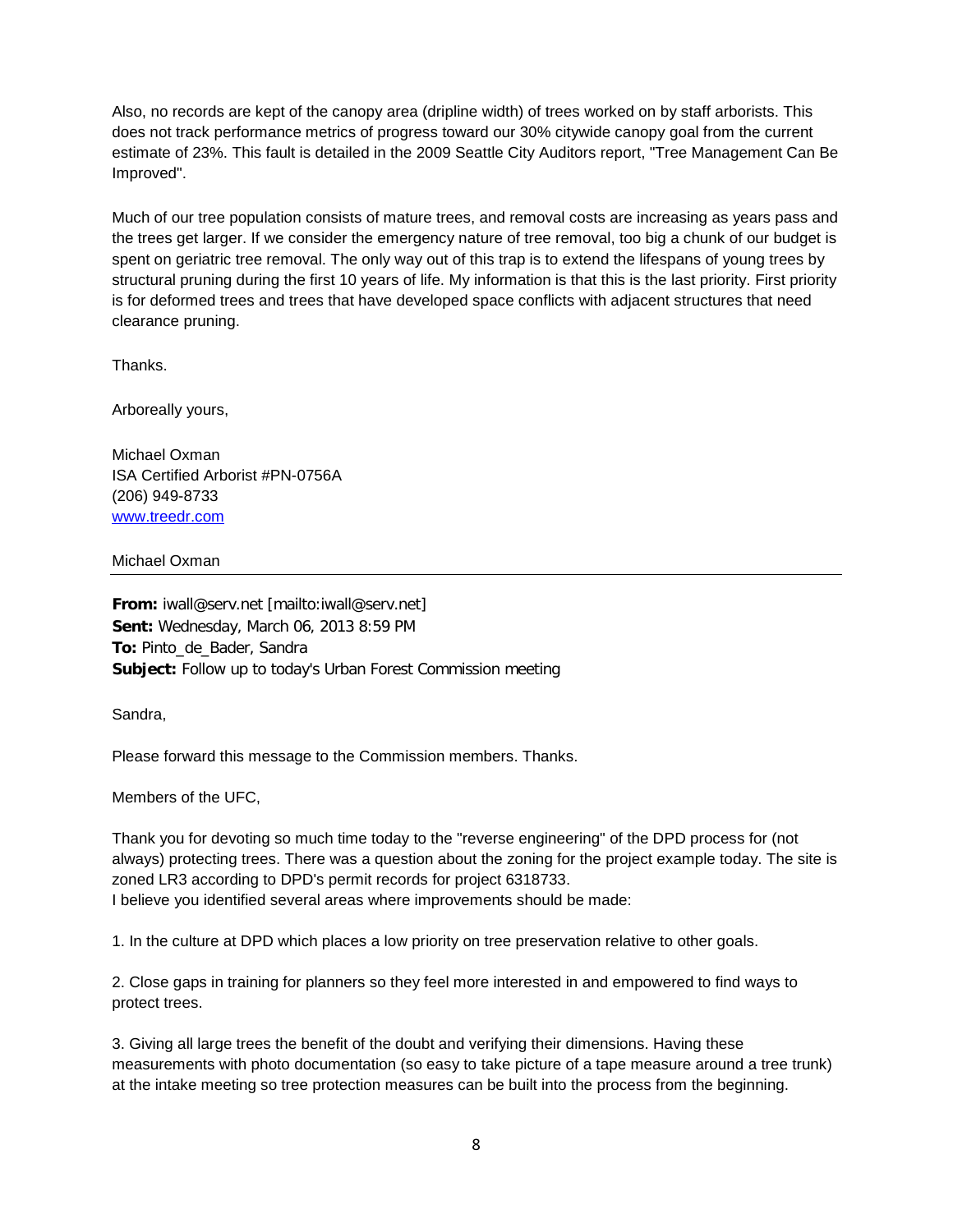4. Strengthen the rules and standards for measuring and showing real drip line dimensions on all relevant dwgs.

5. Requiring a licensed professional LA or arborist opinion on the health of trees above 6-inch dbh on a development site for the intake meeting.

6. Require more descriptive site photos of "before" conditions. As was pointed out, there is a huge difference in perceiving the size, canopy, overall health and site relationships of trees in a photo versus as a symbol on a survey.

7. Improve the carrot of large tree preservation in the Green Factor. Large trees should greatly outweigh the benefit of planting a few street trees (which Ms. Morgenstern admitted to writing off as a global warming offest because they are so short lived. Certainly using pervious pavement for surface parking should simply be a code requirement, not a way to earn Green Factor credits.

8. There has to be some significant financial consequence for failing to protect large trees after making a commitment to save them or for not saving them when a small effort would do so. The 5201 project is a good example of this. DPD should NEVER have approved the surface parking as configured for this site where doing so clearly allowed over excavation. Squeezing three silly 12-foot wide floorplate "row houses" onto this site is a separate land use crime but doing so is complict in the loss of the WRC and turning the other trees into future hazards.

9. The code for replacement of large trees should be strengthened so that they are not simply replaced by spindly trees. Also verify how the canopy calculations are done to prove replacement trees can achieve the code required canopy "at maturity" and when maturity will occur.

10. Only trees on the large tree Green Factor guidance sheet should be accepted as replacements trees when mitigating for the loss of large native trees. That way designers would not be tempted to offer poor substitutes in the Correction Notice cycle as occured here.

### **Other ideas / Issues / Answers still needed**

We need a shaming campaign focused on developers who make removal of trees a condition of purchasing a property or who make no effort to design for tree preservation.

Inspectors should also receive more training on tree protection. In the case before us, some inspector had given a "pass" based on inspection for ground disturbance. This occured at the same time I took photos of the over excavation at the site. So clearly the inspector failed to notice the problem.

We should know why the WRC was cut down in this case, and why this was done without notifying DPD. If the developer determined that the WRC was so damaged, DPD should have been informed before taking action. Clearly it was not necessary to cut the tree down on a Sunday morning as occured in this case.

What criteria was used to decide that the two, 2-inch Pinus Contorta will meet the code regulations of 25.11.090 - in the crowded space with little room for roots to spread out?

As Janet mentioned, DPD requires that a "professional" prepare a landscape mainatenance plan for the trees and other vegetation associated with the GF permit. This is given to the Owner and DPD has no part in ensuring its adequacy. Worse, this is largely meaningless because there is no penalty to the "Owner" - in most cases a developer - after they sell off the housing sitting on the little Unit Lots they have